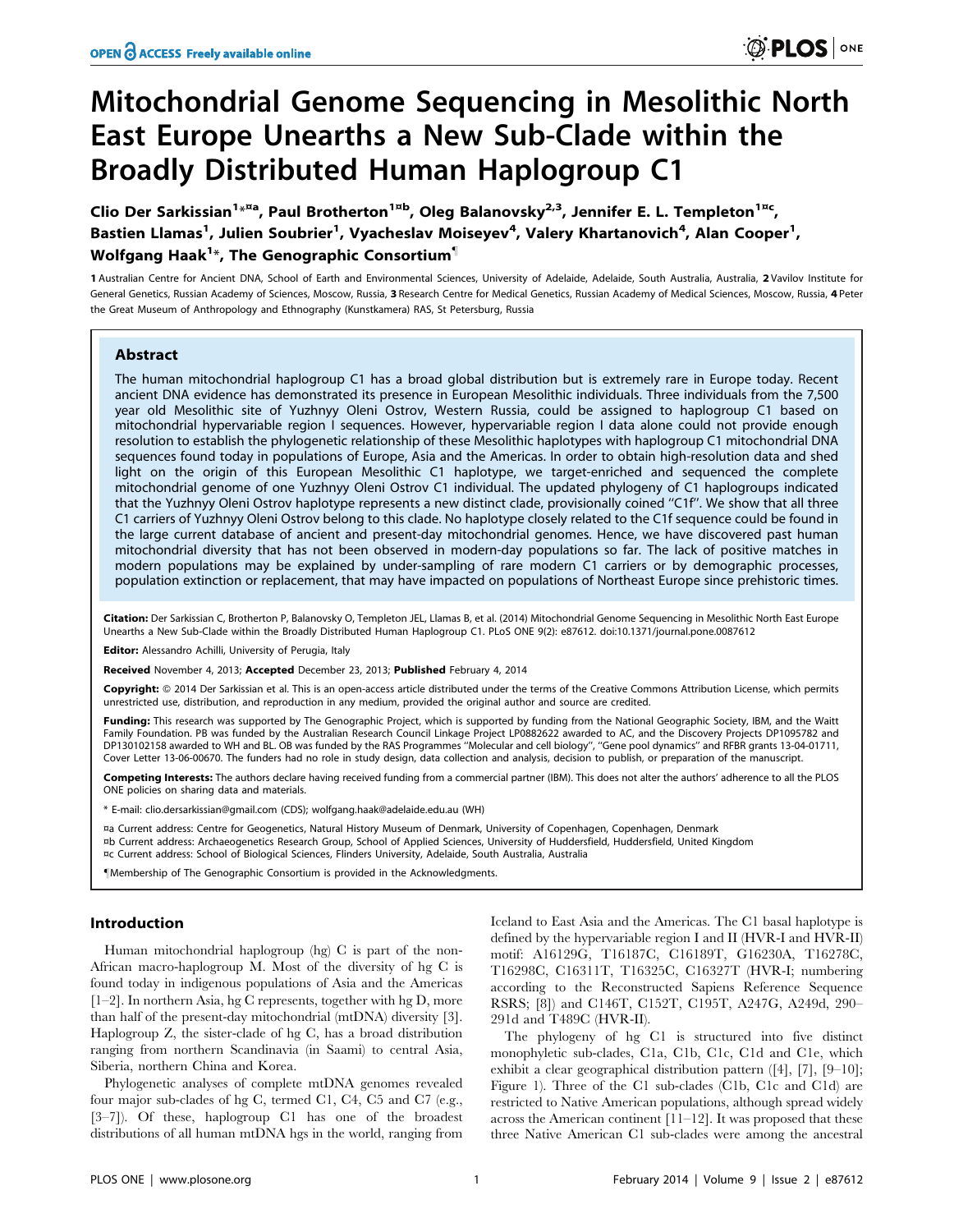founder lineages, along with hg A2, B2 and D1, which reached the Americas during the initial human colonisation of the continent [4–5], [7], [9]. The source population of this migration was assumed to be in eastern Asia, where most of the diversity of hg C is observed today, and where C1a, a sister clade of the American C1 clades, is found at low frequencies in diverse indigenous populations [9]. The peopling of the Americas was made possible by the Beringian ice-free land bridge that connected north-east Siberia and Alaska before  $(\sim 30,000$  years Before Present, BP) and after  $(\sim13,000 \text{ yBP})$  the last Ice Age [9], [13]. The place of origin of ancestral hg C1 was approximated in the Amur River region just south of Beringia (eastern Asia) on the basis of the current frequency distribution of hg C1 in Asia [9]. The last hg C1 clade to have been described, C1e, was only found recently in a few individuals in Iceland and was shown to be distinct from any of the previously defined Asian and American clades on the basis of seven coding region and three control region mutations [10].

In Europe, the dense and extensive sampling of the HVR-I diversity has revealed extremely low frequencies of hg C1, with very few haplotypes found in Germans [14], Canarians [15], Icelanders [16–17] and Bashkirs [18] (Figure 2). These sequences lack HVR-I Single Nucleotide Polymorphisms (SNPs) diagnostic of the sub-clades C1a (T16356C) and C1d (A16051G). However, a more detailed assignment of the European haplotypes into subhaplogroups is limited by the low resolution provided by HVR-I and the lack of information from the coding region thus far. These limitations therefore impede the reconstruction of their precise phylogenetic placement, origin and relation to the Asian, American and Icelandic sister-clades.

Three hypotheses for the origins of the C1 lineages in Europe can be put forward [10], [16–17]. Hypothesis 1 proposes a recent genetic input from Asia into Europe during historical times. Historically, Central and East Europe experienced repeated influences from invading groups from the neighbouring Asian steppes, which could have introduced C1 into Europe. Welldocumented examples include the Huns from Mongolia in the  $4^{\text{th}}-$ 5<sup>th</sup> centuries Anno Domini (A.D.) and the Mongols in the 13<sup>th</sup> century A.D. [19]. However, the common Asian C1a clade is characterised by the HVR-I transition T16356C, which has not been found in any European C1 haplotype. In the case of a recent Asian ancestry, a reversal of the mutation at nucleotide position



Figure 1. Approximate geographical distribution of the C1 subclades in modern and Mesolithic Yuzhnyy Oleni Ostrov populations. doi:10.1371/journal.pone.0087612.g001



Figure 2. Network representation of C1 HVR-I sequences in Mesolithic Yuzhnyy Oleni Ostrov and modern Eurasian populations. Each haplotype is represented by a circle, the area of which is proportional to the number of individuals that were found to carry this haplotype in the literature. The haplotypes are colour-coded according to their geographical location: India (black), Asia (dark grey), Lebanon (light grey), and Europe (white). Each section of the circles represents individuals sampled from a same population. Mutations are all substitutions and are reported according to the Reconstructed Sapiens Reference Sequence minus 16000. The star represents the hypervariable region-I haplotype that characterizes the root of the C1 clade. The haplotype labeled 'UZOO' is the hypervariable region-I haplotype sequenced from individuals of the archaeological site of Yuzhnyy Oleni Ostrov. All the other haplotypes were found in modern populations. doi:10.1371/journal.pone.0087612.g002

(np) 16356 in all the European sequences would be required. Hypothesis 2 assumes an American origin, where hg C1 would have reached Europe through admixture between Native Americans and Europeans. This gene flow may have occurred during and after the colonization of the New World by Europeans in the 15<sup>th</sup> century A.D., i.e. in post-Columbian times [16–17]. Alternatively, one explanation for the presence of the sub-clade C1e in Iceland was a pre-Columbian admixture between Native Americans and Icelandic Vikings, which are widely acknowledged to have built temporary pioneer settlements in the north-western coast of the Americas in the  $10^{th}$  century A.D. [10]. In accordance with the hypothesis of the American origin, few European C1 HVR-I sequences could belong to either the C1b or C1c American clades, as diagnostic SNPs for these two clades are located outside HVR-I [16–17]. Hypothesis 3, proposes that hg C1 has been present in Europe since prehistoric times in the light of the recent finding of hg C1 HVR-I haplotypes in three individuals of the 7,500-year-old Mesolithic site of Yuzhnyy Oleni Ostrov (individuals UZOO-7, UZOO-8, and UZOO-74), North West Russia (Figure 1; [20]). The classification of the corresponding mtDNA haplotype within hg C1 was previously determined by HVR-I sequencing (hg C1 defining mutation T16325C) as well as by typing informative SNPs in the coding region (hg C defining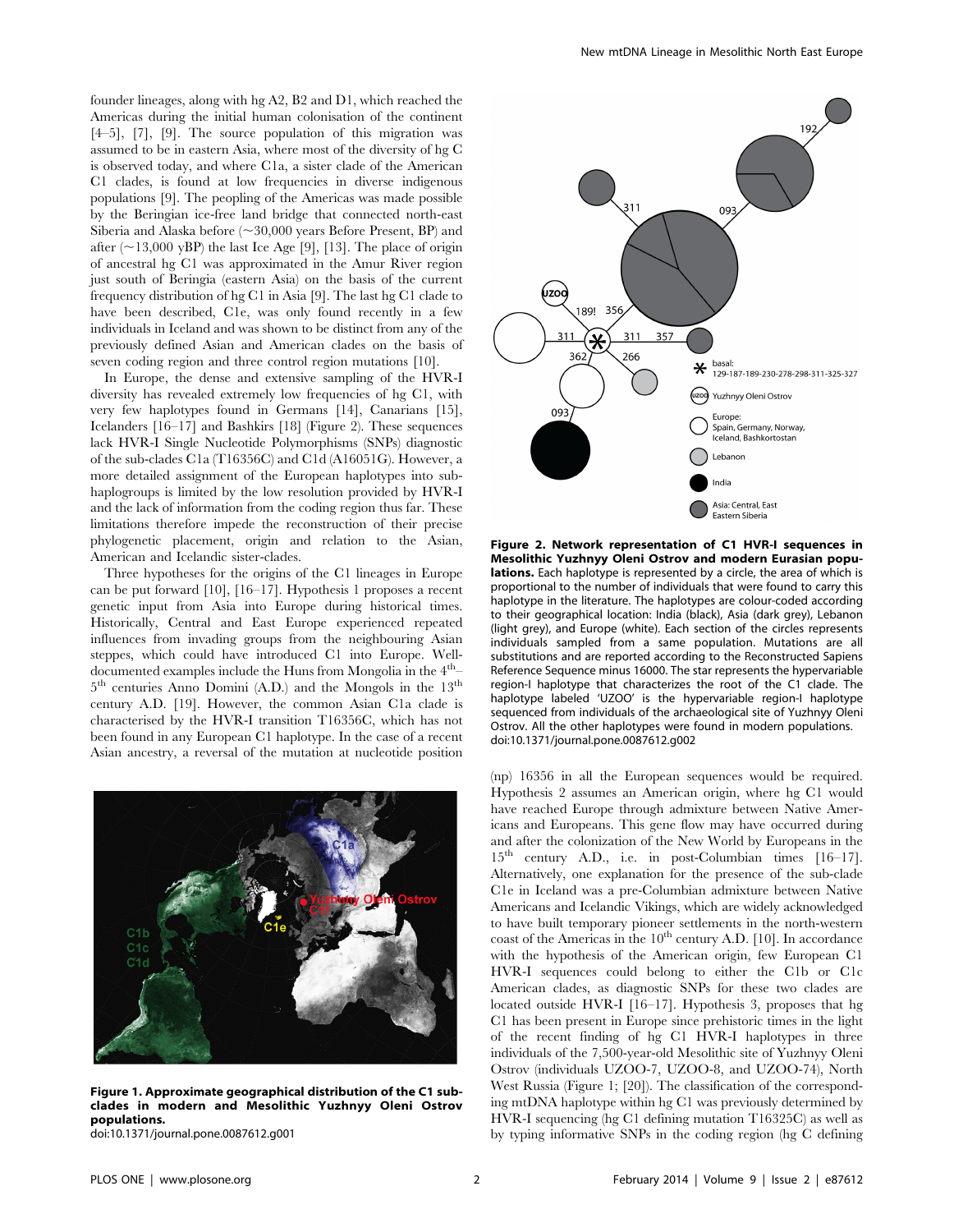mutation A13263G [20]), but the lack of resolution of the HVR-I sequence prevented establishing clear phylogenetic relationships with currently known hg C1 clades.

In this study, we sequenced the complete mtDNA genome of one of the three Mesolithic hg C1 carriers from the Yuzhnyy Oleni Ostrov archaeological site (individual UZOO-74) in order to shed further light on the population history of the Yuzhnyy Oleni Ostrov hunter-gatherers and to contribute to the characterisation of the mtDNA diversity, evolutionary history and phylogeography within hg C1.

To this day, complete mtDNA genome sequences from ancient specimens have successfully been determined for a Palaeo-Eskimo from Greenland [21], the 5,000-year-old Tyrolean Iceman [22], a 700-year-old individual from New Zealand [23], a Palaeolithic individual from Tianyan, China [24], as well as several Palaeolithic, Mesolithic and Neolithic individuals from Europe [25–28]. Most of these mtDNA genomes were obtained on highthroughput 'next-generation' sequencing platforms (e.g., [29]). In accordance with these recent studies, we first created a genomic library, which was subsequently enriched for mtDNA in two iterative rounds of hybridisation to in-house designed biotinylated DNA probes, following the protocol by [28]. The enriched DNA library was sequenced on an Ion Torrent PGM platform. We analysed the resulting mtDNA genome from the Yuzhnyy Oleni Ostrov specimen in the light of an updated phylogeny of all currently available hg C1 lineages. The resulting mtDNA genome sequence allowed us to identify a novel C1 sub-clade, coined ''C1f'', which fills a gap in the knowledge of the hg C1 distribution in West Eurasia.

#### Results

#### Ancient Mitochondrial Genome Sequencing

Our ancient DNA (aDNA) enrichment, followed by sequencing on an Ion Torrent PGM platform, allowed the unambiguous determination of 99.8% (16537 out of 16569 base pairs, bp) of the UZOO-74 mtDNA genome with 20,579 unique reads assembled to the RSRS at an average coverage of 68X (Table 1) and average read length of  $55\pm14.5$  bp. Indels, a well-defined homopolymer sequencing error, were observed in the resulting data set. However, adequate depth and coverage of the mtDNA genome sequence data prevented false-positive base calls.

Missing data comprised 32 consecutive bp, spanning nps 7525– 7556 (Table 1). Other mtDNA genome sequences that we have generated following the same protocol have also exhibited a low coverage or dropout in exactly the same region [28]. Figure S1 shows that low GC content regions are characterised by a poor coverage; in particular in the region 7525–7556, GC content is only 25.0% compared to 44.4% GC for the whole mtDNA. It is therefore suspected that this region of the mtDNA genome is energetically sub-optimal (AT-rich) for two rounds of hybridisation and stringency washes in the ionic and temperature conditions used here [28], which may produce secondary DNA structures that adversely affect hybridisation-based DNA capture [30]. In addition, re-amplification of the enriched libraries was done with AmpliTaq Gold (Applied Biosystems; see [28]), a Taq polymerase known to be biased towards high GC content [31].

The ancient mtDNA haplotype of individual UZOO-74 differed from the RSRS at 58 nucleotide positions (Table 1). Among these, 51 substitutions define the sub-hg C1 in accordance with the current phylogeny (www.PhyloTree.org), including back mutations at T182C! and G11914A!, which are identical by state to the RSRS. In addition, UZOO-74 showed five private substitutions (G247A!, A8577G, A11605t, A12217G and T16189C!, including two additional back mutations in the hypervariable region). These five additional nucleotide differences were directly amplified and sequenced from two different extracts in order to verify whether they represented true private mutations defining a novel C1 sub-clade (Table S1). All five mutations have been confirmed by direct sequencing and were taken into account in further phylogenetic analysis of hg C1 sequences. Importantly, we did not observe any SNPs characteristic of other hgs, nor any mixed signals that could indicate systematic DNA degradation or DNA contamination from exogenous sources.

We analysed the pattern of nucleotide misincorporation at the 3' and 5'-ends of the DNA fragments in order to assess whether the estimated age of the molecules reflects the age of the sample [32–33]. We observed a C-to-T substitution frequency of 22.4% at the 5'-end (Figure S2), which sits well with previous findings that suggested a correlation between this frequency and the age of the samples [34], whereby samples older than 500 years had a C-to-T substitution frequency  $>10\%$ . The Bayesian statistical framework implemented in mapDamage v2.0.1 [33] also provided simulated posterior distribution of three parameters of the damage model:  $\lambda$ , probability of terminating in overhang;  $\partial D$ , probability of cytosine deamination in double strands; and  $\partial S$ , probability of cytosine deamination in single strands. The posterior distribution of these parameters all departed from 0  $(\lambda)$ : mean, 0.582; standard deviation,  $0.021$ ;  $\partial D$ : mean,  $0.036$ ; standard deviation,  $0.001$ ;  $\partial$ S: mean, 0.651; standard deviation, 0.041), in accordance with

Table 1. Positions and nucleotide changes in the Yuzhnyy Oleni Ostrov C1f haplotype when compared to the Reconstructed Sapiens Reference Sequence.

| Coverage           | 99.8%                                                                                                                                                                                                                                                                                                                                                                                                                                                                                                        |
|--------------------|--------------------------------------------------------------------------------------------------------------------------------------------------------------------------------------------------------------------------------------------------------------------------------------------------------------------------------------------------------------------------------------------------------------------------------------------------------------------------------------------------------------|
| Missing bases      | np 7525-7556                                                                                                                                                                                                                                                                                                                                                                                                                                                                                                 |
| Average redundancy | 68.5 (23.2 stdv)                                                                                                                                                                                                                                                                                                                                                                                                                                                                                             |
| Minimum redundancy | 0                                                                                                                                                                                                                                                                                                                                                                                                                                                                                                            |
| Maximum redundancy | 126                                                                                                                                                                                                                                                                                                                                                                                                                                                                                                          |
| l Mutations        | C146T, C152T, T182C!, C195T, G247AI, A249d, 290-291d, T489C, 522.AC, A769G, A825t, A1018G, A2758G, C2885T,<br>T3552a, T3594C, G4104A, T4312C, A4715G, G7146A, C7196a, T7256C, A7521G, T8468C, A8577G, G8584A, T8655C,<br>A9545G, C10400T, T10664C, A10688G, C10810T, C10915T, A11605t, G11914A!, A12217G, G13105A, A13263G,<br>G13276A, T13506C, T13650C, T14318C, T14783C, G15043A, G15301A, A15487t, A16129G, A16183c, T16187C,<br>T16189C!, G16230A, T16278C, T16298C, C16311T, T16325C, C16327T, C16519T |

Nucleotide changes in bold represent mutations in the Yuzhnyy Oleni Ostrov haplotype that are new within the C1 clade. Transitions are reported with upper case letters and transversions with lower case letters. ''!'' indicates a back mutation. np, nucleotide position. stdv, standard deviation. doi:10.1371/journal.pone.0087612.t001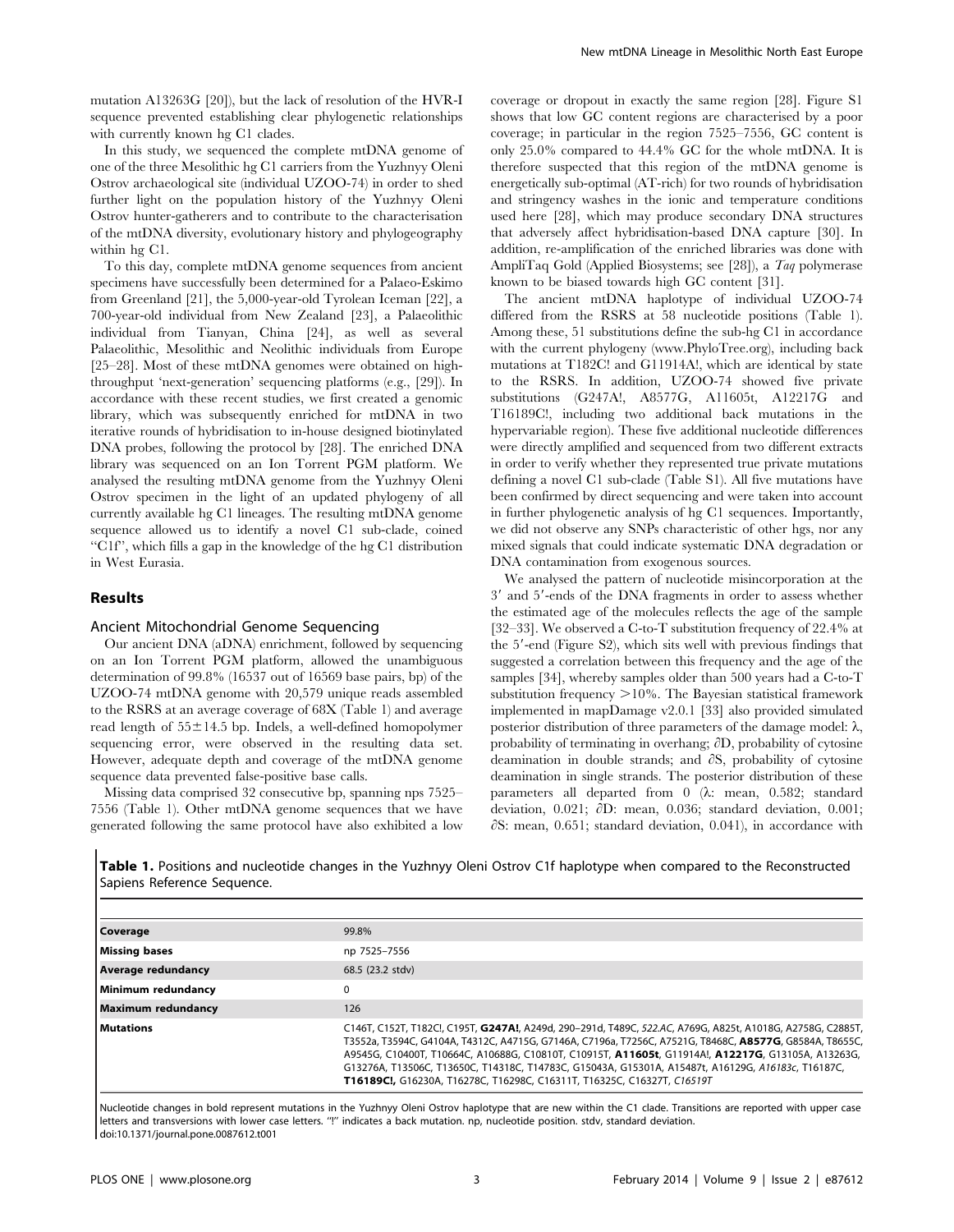the DNA sequences generated from the UZOO-74 individual arising from aDNA molecules, and not from contamination by more recent DNA molecules during post-excavation handling. The results of the DNA damage analyses support the authenticity of the aDNA data presented here.

# The Sequence from Mesolithic Yuzhnyy Oleni Ostrov Defines a Novel Lineage within the C1 Phylogeny

Upon confirmation of the five novel mutations in the C1 mtDNA genome of individual UZOO-74, we genotyped the same SNPs in the two other C1 individuals UZOO-7 and UZOO-8 from Yuzhnyy Oleni Ostrov. Direct sequencing confirmed the presence of all five novel SNPs, suggesting that the three C1 individuals from Yuzhnyy Oleni Ostrov were maternally related. Their mtDNA genomes may be strictly identical, or they may display differences in the form of additional private SNPs at coding region positions that have not been sequenced in these remaining individuals. The precise nature of the genetic relationships between these individuals cannot be inferred from the archaeological and genetic data currently available.

A search against the public Phylotree database yielded no match for the newly sequenced C1 mtDNA haplotype in 16810 modern complete mtDNA genomes (entries, mtDNA tree build 15 (30 Sep 2012) on PhyloTree.org [35]). The five SNPs identified in these individuals, and among these, the three coding region mutations A8577G, A11605t and A12217G in particular, represent novel sub-clade defining mutations that have not been reported together within a single hg C1 haplotype before. We therefore assigned them to a distinct new clade, which we tentatively named ''C1f'' following the conventional nomenclature (Figure 3). The resulting phylogenetic reconstruction shows that clade C1 is now characterised by six monophyletic sub-clades: C1a, C1b, C1c, C1d, C1e and C1f. The tree topology suggests that the Eurasian C1 subclades, the East Asian C1a, the rare C1f branch from Yuzhnyy Oleni Ostrov and the Icelandic C1e split early from the most recent common ancestor of the C1 clades and evolved independently (Figure 3).

## **Discussion**

#### Under-sampling of the Mitochondrial Genome Diversity

In the present study, we established that the hg C1 mtDNA genome sequence carried by the Mesolithic individuals of the Yuzhnyy Oleni Ostrov site in north-western Russia defines a new clade, C1f, within the hg C1 phylogeny. Because of the polytomous topology of the hg C1 tree, no direct phylogenetic relationship could be established between C1f and the other well geographically defined C1 clades. As a result, clear inferences regarding the origin and evolutionary history of the C1f clade will remain difficult to draw, unless future sequencing of complete mtDNA genomes uncovers sequences closely related to the C1f genome sequenced here.

The absence of a direct match with sequences in databases of complete mtDNA genomes could be explained by under-sampling of mtDNA genomes in modern human populations. The number of published modern-day Homo sapiens complete mtDNA genome sequences is still small compared to that of HVR-I sequences. As such it is not too surprising that studies regularly report the discovery of novel clades and lineages (e.g., hg C1e [10]; within hg C1d [7]). Furthermore, the geographical coverage of modern-day populations for complete mtDNA genome sequencing is still unequally distributed, and the sampling so far has focused either on few specific populations or on particular hgs (e.g., [36–38]). As a consequence, mtDNA genomes available from the literature can still only provide an incomplete yet biased picture of the full, extant mtDNA diversity.

#### Absence of Match for C1f in Asia

Asia, and more precisely Siberia, could be considered as potential places of origin for the C1f clade identified in the Mesolithic site of Yuzhnyy Oleni Ostrov. This hunter-gatherer group was indeed shown to exhibit mtDNA affinities with modern-day populations of western and southern Siberia, the Altai region, or Mongolia [20]. The hypothesis of an Asian origin for the C1f sub-clade is also supported by the fact that most of the diversity of hg C is found in present-day populations of East Eurasia [3]. Sequences closely related to hg C1f may persist in modern-day populations of East Eurasia but remain undetected to date, as mtDNA genomes for these populations have not been as densely and extensively sampled as, for example, European populations.

#### Absence of Match for C1f in Europe

Despite the dense sampling of mtDNA in modern-day populations of Europe, only a few hg C1 HVR-I and no hg C1f mtDNA genome sequences were detected. The close matches for the HVR-I sequence of C1f did not display the back mutation T16189C! (Figure 2) and hence, none matched the C1f HVR-I haplotype exactly. However, np 16189 has been described as one of the top five transitional hotspots in the human control region [39], and hence provides little phylogenetic discrimination power. It is possible that these European haplotypes belong to the C1f clade without harbouring the mutation at np 16189. Therefore, additional SNPs in the coding region are required to definitely rule out these Eurasian C1 haplotypes as potential members of the C1f clade, and potential persistence of hg C1f in Europe since the Mesolithic.

# Extinction or Near-extinction of C1f due to Post-Mesolithic Population Dynamics

Low frequencies and a restricted distribution seem to have been characteristic of hg C1 already in Mesolithic times, as hg C1 could not be detected in any of the other European Mesolithic populations sampled for ancient mtDNA in Eurasia further west [20]: in central/eastern Europe [25], [27], [40], and in Scandinavia [41]. This suggests an under-sampling of Mesolithic populations for aDNA, mating isolation of the Yuzhnyy Oleni Ostrov population, and/or influences from Siberian populations that had not reached Central Europe. Because of its low frequency, the distribution of hg C1 is prone to be affected by demographic processes, such as genetic drift or population replacements that may have occurred since Mesolithic times. Eventually, hg C1 may have reached extremely low frequencies or have gone extinct, thus preventing it from being detected in present-day European populations. The effects of these population processes can be observed at the population level, as the Yuzhnyy Oleni Ostrov group, similarly to the other described Mesolithic populations of Europe, was indeed shown to exhibit little genetic continuity with present-day Europeans [20]. Significant dissimilarities have been shown between the mtDNA gene pool of European Mesolithic populations characterised by a low diversity and high frequencies of hg U sub-clades (U2, U4, U5 and U8 in particular), and the rather homogeneous mtDNA makeup of present-day Europeans, which arrived during the Neolithic transition and subsequent periods [20], [40–42].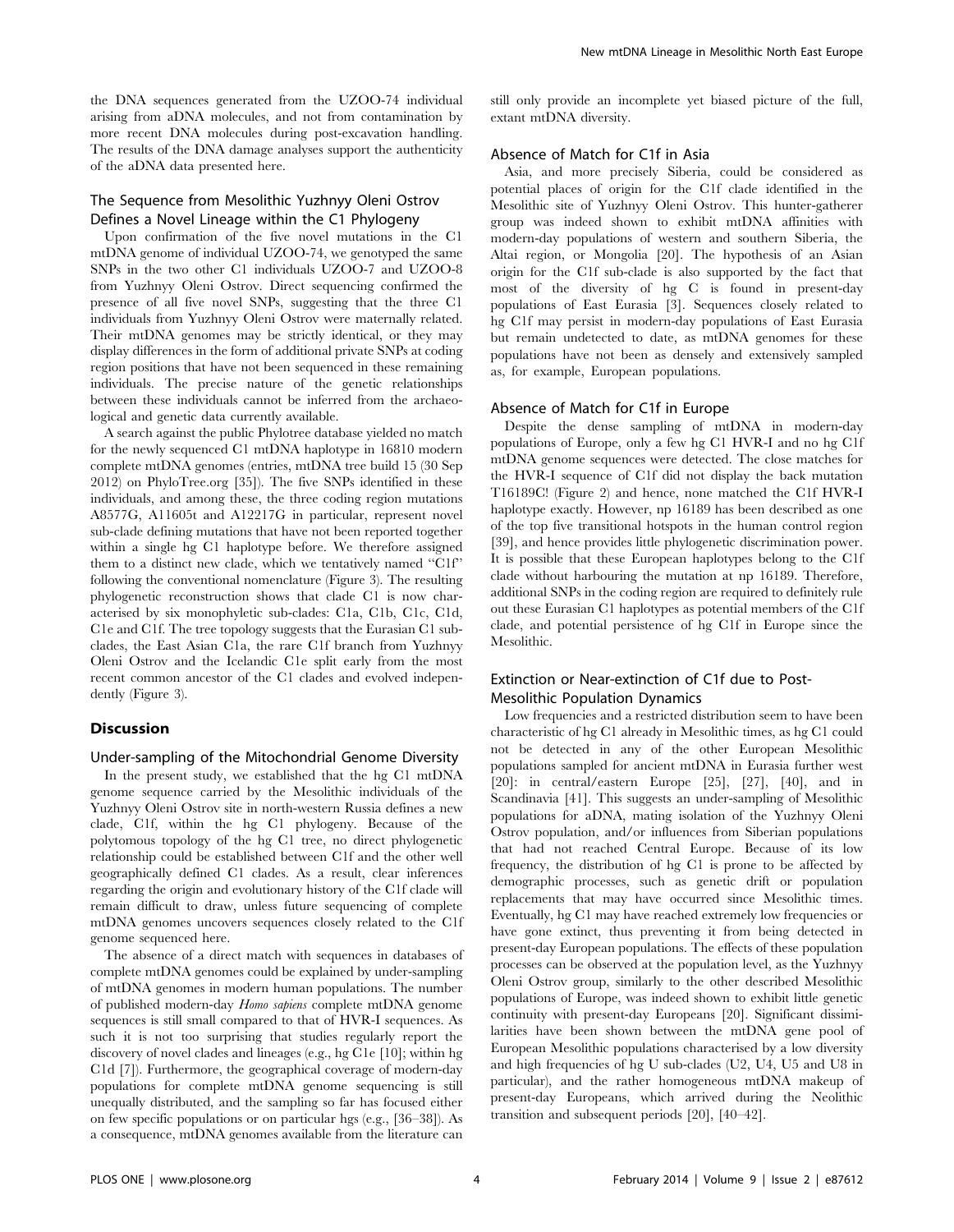

Figure 3. Median joining phylogenetic tree of haplogroup C1 complete mitochondrial genomes. A haplogroup sequence L3 sequence was chosen as the root of the tree. Mutations are reported according to the Reconstructed Sapiens Reference Sequence. "d" represents deletions. "i" represents insertions.

doi:10.1371/journal.pone.0087612.g003

## Absence of Match for C1f in the Americas

The Americas also remain under-sampled for complete mtDNA genomes and could be suggested as a potential geographical origin for the C1f lineage, as it has been for the Iceland-restricted C1e sub-clade [10]. For C1e, an American origin through mating of Viking explorers with Native American women sometime earlier than 300 years ago was proposed by [10]. Among other hypotheses including that of a European origin, an American origin was favoured on the basis that most of the hg C1 diversity is found on the American continent, despite the fact that no sequence belonging to hg C1e could be detected in the Americas (or anywhere else). This lack of match was explained by undersampling of the American mtDNA genome diversity [10]. In any case, if admixture between Native Americans and Vikings did occur, it must have been limited, as no other American-specific lineage (e.g. hg A2, B2, D1, C1b, C1c, C1d) was detected in Iceland.

As for Mesolithic Europe, the possibility of a direct prehistoric genetic influence from the Americas is highly unlikely. However, in the eventuality that further sampling of complete mtDNA genomes in the Americas reveals the presence of additional haplotypes belonging to C1f, it would suggest an evolutionary history similar to that of mtDNA hg X2. Like hg C1, hg X2 displays relatively low frequencies albeit with a global distribution in the Northern hemisphere. For example, clade X2a was observed in Europe in the West, in the Near East, Europe, Central Asia, Siberia as well as North America [43]. One model for the present-day distribution of hg X2 suggests that clade X2a split early from the rest of the X2 lineages in the Near East, and reached east Siberia before participating in the second wave of migration into the Americas through admixture with Beringian populations [44]. A similar scenario involving an early split of the different C1 clades in Asia followed by their spread and subsequently isolated evolution could be considered as an explanation for the wide geographical distribution of hg C1 in general. However, this scenario currently lacks substantial support.

# Similar Genetic Pre-history for the Icelandic-specific C1e and the Mesolithic C1f European Sub-clades

While the updated phylogeography of hg C1 does not allow defining the precise origins and divergence times of the C1f and C1e clades, the observation of C1f in Mesolithic Yuzhnyy Oleni Ostrov brings us to reconsider the hypotheses concerning the origins of C1e. Building on a hypothesis proposed by [10], we suggest that the Icelandic-specific C1e sub-clade could have had a recent origin in northern Europe rather than an American origin. This hypothesis is relevant with regard to the origins of the Icelandic population, as Iceland was discovered and first settled by Scandinavian Vikings around 1,130 years ago. Vikings raids extended as far from their homeland in Scandinavia as France, Spain and Sicily, but their main expansion range comprised western Russia, the Baltic region, Scandinavia, and the British Isles [16]. The study of the mtDNA diversity of present-day Icelanders identified that most of the Icelandic mtDNA lineages had Norse (from Scandinavia) or Gaelic origins (from the British Isles) and that the Icelandic gene pool had strongly been impacted by genetic drift  $[16–17,45]$ .

Considering the Scandinavian origins of Icelanders and the identification of the sister clade C1f in Mesolithic North East Europe, it can be proposed that the Icelandic-specific C1e and C1f sub-clades might have both split from the common ancestors of the C1 lineages somewhere in Eurasia and later reached northern Europe during independent or similar migrations (before the Mesolithic for C1f). Therefore, the rare occurrence of the C1e and C1f sub-clades in Europe could be the result of their dilution within the pre-existing European mtDNA diversity when these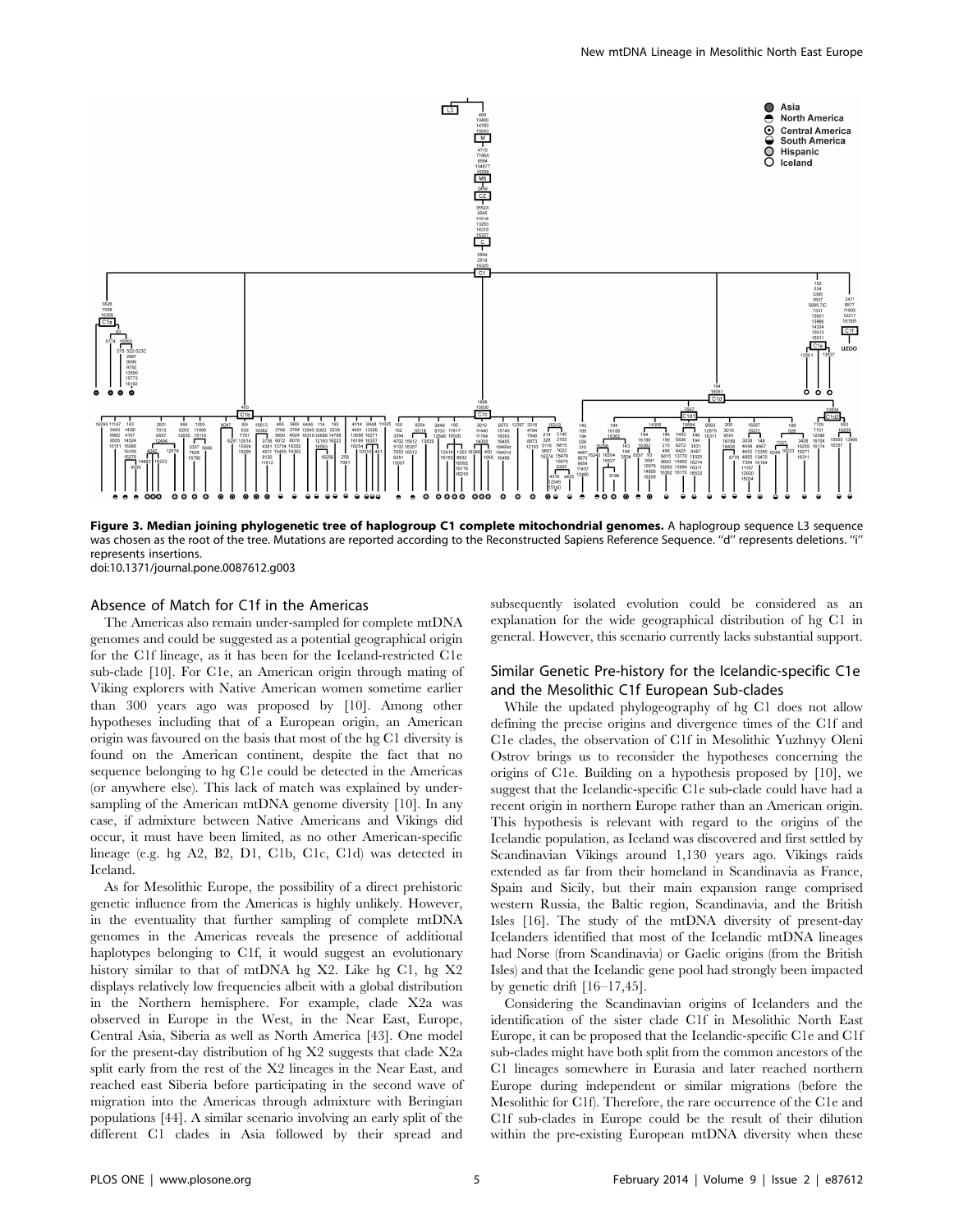lineages reached Europe. Of note, a contrasting pattern of elevated frequency and diversity was observed for the American C1 sister-clades (C1b, C1c and C1d): all three American subclades signal important population expansion during the initial peopling of the continent, which was void of human occupation and thus competing lineages. The distribution of the C1e subclade restricted to Iceland, associated with the presence of the novel sub-clade C1f in a region neighbouring the homeland of Vikings and clearly predating the Viking expansion, lends support to the hypothesis that hg C1e might have been brought in by the Vikings who first colonised Iceland. The presence of a novel subclade (C1f) closely related to the Icelandic-specific C1e sub-clade in a region neighbouring the homeland of Vikings and clearly predating the Viking expansion lends support to the hypothesis that hg C1e might have been brought in by the Vikings who first colonised Iceland. While the C1e sub-clade might have been preserved at detectable frequencies in the Icelandic population due to the effects of founder event, it most likely has gone extinct in the source population in northern Europe as a consequence of its low frequency. In contrast, due to the small size of the population through time, Icelandic mtDNA diversity has been greatly affected by genetic drift and increased rates of mtDNA haplotype extinctions [45]. As such, the C1e clade would be more likely to survive in the potential North European source population than in Iceland [45], but the extensive sampling of the Icelandic population makes it more likely to be detected there than anywhere else in North Europe. The potential long-term survival of C1 lineages in prehistoric Europe is highly relevant to the discussion about the prehistoric interactions between the ancestral populations of Europeans, Siberians and Native Americans. It is consistent with recently published genomic data from a 24,000 year-old Upper Paleolithic individual from Mal'ta, South Siberia [46]. Interestingly, this individual was shown to belong to the western Eurasian hg U, which was also the most frequent hg found in Yuzhnyy Oleni Ostrov Mesolithic individuals (64%) [20]. Genome-wide data from Upper Palaeolithic Mal'ta revealed affinities with both present-day western Eurasian and Native Americans, and further supports gene-flow between the ancestral populations of Europeans and Native Americans prior to the colonisation of the Americas [46]. The new C1f lineage thus bridges the geographic gap between the Icelandic, the Siberian and the Native American C1 lineages and argues for the presence of C1 lineages, albeit at low frequency, in prehistoric West Eurasia.

## Materials and Methods

#### Ethics Statement

No specific permits were required for the described field studies.

#### Archaeological Samples

The three tooth samples analysed in this study were collected at the Mesolithic site of Yuzhnyy Oleni Ostrov, Onega Lake, Karelia, Russian Federation (61°30'N 35°45'E). These samples are under the custody of V.K. at the Peter the Great Museum of Anthropology and Ethnography (Kunstkamera) RAS, St Petersburg, Russian Federation, and were previously subjected to aDNA analyses in [20]. The three samples are identified as follows: UZOO-7 (MAE RAS collection number 5773–7, grave number 56), UZOO-8 (MAE RAS collection number 5773–8, grave number 57), and UZOO-74 (MAE RAS collection number 5773– 74, grave number 114). Individuals UZOO-7 and UZOO-8 were found in adjacent graves (grave number 56 and grave number 57), whereas UZOO-74 was found in a grave located at the other end of the graveyard (grave number 114; see map in [47]).

#### Ancient DNA Extraction

Among the three Mesolithic individuals from Yuzhnyy Oleni Ostrov shown to carry hg C1 (UZOO-7, UZOO-8, UZOO-74) in [20], individual UZOO-74 was selected for mtDNA genome sequencing on the basis of its subjectively good preservation and robust performance in previous Polymerase Chain Reaction (PCR) amplification experiments [20]. DNA extractions followed established protocols as described previously [20].

#### Enrichment of Ancient Human Mitochondrial DNA

Ancient DNA extracts from specimens preserved in soil are expected to contain DNA molecules of various origins. In addition to the highly degraded DNA of the specimen under study, environmental, microbial DNA (bacteria and fungi), as well as from unidentified sources, has been shown to constitute a major proportion in the pool of DNA molecules present in aDNA extracts (e.g., [48]). The presence of a mixed population of DNA molecules from various organisms hampers the reliable sequencing of the DNA fragments of interest. Here, targeted enrichment of ancient human mtDNA of the extract for individual UZOO-74 was a crucial step prior to sequencing on the Ion Torrent PGM. Our aim was to increase the concentration of mtDNA fragments above the concentration threshold required for obtaining unambiguous sequencing at sufficient mtDNA genome coverage on an Ion Torrent PGM 316 chip. Ancient DNA libraries were enriched for human mtDNA using a hybridisation-based method described in [28]. All enrichment steps were performed twice for sample UZOO-74 to produce a 'second round enrichment' DNA library.

#### Sequencing on the Ion Torrent PGM

The enriched library DNA was prepared for Ion Torrent sequencing by re-amplification using Ion Torrent barcoded adapters (Adapter A: 5'-CCATCTCATCCCTGCGTGTCT-CCGACTCAGAAAAAGGTGTTGTTAGGAATGCGAGA-3'; Adapter B: 5'-CCTCTCTATGGGCAGTCGGTGATAGGA-TAGGTCGTTGCTGTGTA-3'). Eight reactions with a total volume of  $25 \mu L$  were re-amplified using  $1 \mu L$  of purified library DNA as template. Final reaction conditions comprised of 1x AmpliTaq Gold buffer II, 2.5 mM  $MgCl<sub>2</sub>$ , 2.5 U AmpliTaq Gold (Applied Biosystems),  $250 \mu M$  of each dNTP (Invitrogen), and  $0.5 \mu M$  of each PCR primer. The thermocycling profile consisted of  $94^{\circ}$ C for 12 min, followed by 12 cycles of 30 s at 95°C, 30 s at 60°C and 45 s at 72°C, followed by a final 10 min at  $72^{\circ}$ C. The eight PCRs were pooled and purified using MiniElute spin columns (Qiagen), then eluted into  $15 \mu L$ as per the manufacturer's instructions. The DNA was sized and quantified via gel electrophoresis against size markers (Hyper-Ladder V, Bioline) and a Nanodrop 2000 (Thermo Scientific). Library DNA was size-selected above 120 bp and further purified, to remove adaptor dimers, using Qiagen's gel extraction purification kit following manufacturer's instructions.

Prior to sequencing, individual libraries were assessed for fragment size distribution and DNA concentration using a Bioanalyzer 2100 (Agilent Technologies) following manufacturer's instructions. The quantified indexed library DNA was pooled to an equimolar concentration alongside other samples. The pooled library DNA was adjusted to a final concentration of 10–15 pM prior to amplification (by emulsion PCR) and enriched for positive Ion Sphere Particles (ISPs) using the Ion Torrent One Touch System II (Life Technologies) and the Ion One Touch 200 template kit v2 DL (Life Technologies), following manufacturer's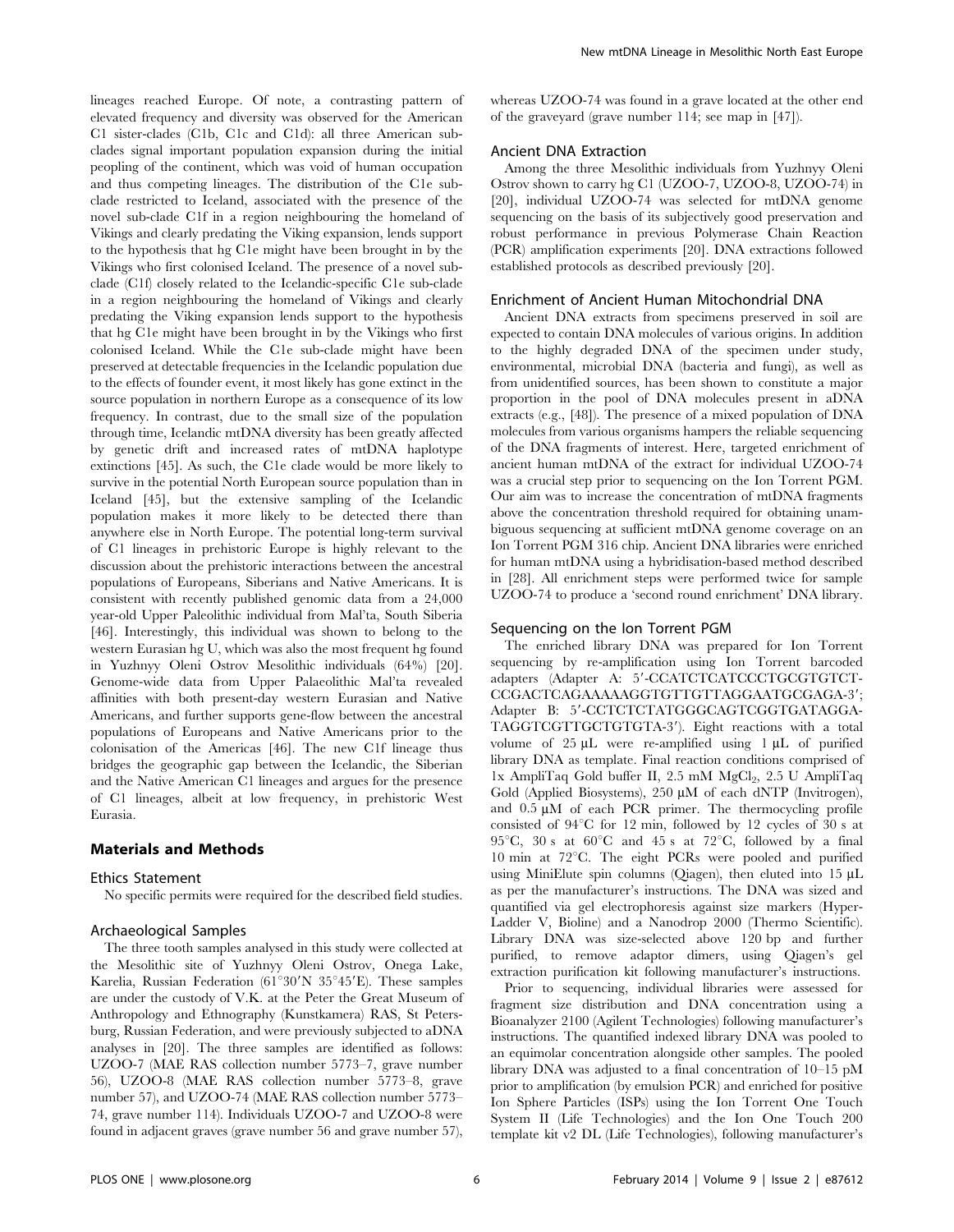instructions. Templated ISPs were sequenced on a 316 micro-chip (up to 100 Mb of data) using the Ion Torrent Personal Genome Machine (PGM; Life Technologies) and the Ion PGM 200 sequencing kit v2 chemistry (Life Technologies) for 130 cycles (520 flows). After sequencing, the individual sequence reads were filtered within the PGM software to remove low quality and polyclonal sequences. Sequences matching the PGM 3' adaptor were also automatically trimmed prior to bioinformatics analysis.

## Bioinformatics and Sequence Analysis

Next generation sequencing data (Ion Torrent PGM platform) from the mtDNA capture was processed using an in-house customizable analytical pipeline based on available scripts. Reads were de-multiplexed by barcode, not allowing for any mismatch, using FASTX-Toolkit (http://hannonlab.cshl.edu/fastx\_toolkit/ index.html). Cutadapt v1.1 [49] was then used to trim adapters and filter the reads for quality and length (five successive rounds of trimming with 33.3% error rate allowed; minimum quality value of Phred 20; minimum and maximum length of 25 and 110 bp after trimming). The filtered reads were checked with FastQC (http://www.bioinformatics.bbsrc.ac.uk/projects/fastqc), before mapping against the RSRS [8] using TMAP v3.2.1 (https:// github.com/nh13/TMAP) with the following options: -g 3 -M 3 -n 7 -v stage1–stage-keep-all map1–seed-length 12–seed-max-diff 4 stage2 map2–z-best 5 map3–max-seed-hits 10. Mapped reads with mapping quality below Phred 30 and all duplicates were removed using both Samtools v0.1.18 [50] and the MarkDuplicates option of Picard Tools v1.79 (http://picard.sourceforge.net). GC content of mapped reads was analysed using the CollectGcBiasMetrics tool of Picard Tools v1.79. Misincorporation patterns were assessed using MapDamage v2.0.1 [10–11] and default parameters. The resulting sequence assembly was analyzed using Geneious Pro (v5.6.2) software in order to build the consensus sequence and assign a haplotype following the latest nomenclature and phylogeny on PhyloTree.org (Build 15 (30 Sep 2012)).

Genomic coverage by unique reads was compared to the distribution of GC content across the mtDNA using a custom R script (see Figure S1). Coverage depth was directly estimated from the unique read mapping file by counting the number of reads covering each mtDNA position. We also calculated the average GC percentage in a sliding window of 55 nt centered around each mtDNA position, taking in account the circular nature of the molecule. The size of the window corresponds to the average size of the unique mapped reads (see the Results section and Figure S2).

# SNP Confirmation by Direct Sequencing and Minisequencing

Selected regions of the mtDNA genome were sequenced independently via single and multiplex PCR amplification followed by direct sequencing (Table S1), and SNaPshot minisequencing following established PCR conditions [30] in order to:

- 1) verify the HVR-I sequence between np 15997 and 16410;
- 2) verify the 22 coding region hg diagnostic SNPs targeted by the GenoCoRe22 reaction;
- 3) interrogate the deletions at np 249, 290, 291, which are diagnostic of the CZ and C1 sub-haplogroups (Figure 3);
- 4) confirm the new SNPs identified here in the mtDNA genome sequence of specimen UZOO-74, but also to type these in the two other C1 carriers from Yuzhnyy Oleni Ostrov, UZOO-7 and UZOO-8.

Typing of coding-region SNPs using the GenoCore22 reaction was performed using the protocol described in [20].

#### Authentication of the Ancient mtDNA Sequence

The aDNA sequence data was validated using three lines of evidence: 1) monitoring of contamination, 2) reproducibility, 3) phylogenetic consistency.

- 1) Pre-PCR DNA work was carried out at the Australian Centre for Ancient DNA (ACAD), University of Adelaide, a purposebuilt positive air pressure laboratory dedicated to aDNA studies, which is physically isolated from any molecular biology laboratory amplifying DNA. Routine decontamination of the laboratory surfaces and instruments involves exposure to UV radiation and thorough cleaning using DNA oxidants such as bleach, Decon (Decon labs) and Isopropanol. In order to protect the laboratory environment from human DNA, researchers wear protective clothes including body suit, a facemask, a face shield, gumboots, and three layers of surgical gloves that are changed on a regular basis. Obvious large-scale contamination within the laboratory or in the reagents were monitored and controlled by blank controls (one extraction blank for every five ancient samples and two PCR/GenoCoRe22 blank controls for every six reactions). In addition, no haplotype similar to any of those possessed by laboratory members was consistently amplified from aDNA extracts.
- 2) For all three Yuzhnyy Oleni Ostrov individuals, the HVR-I sequences and GenoCoRe22 profiles could be replicated from two samples extracted independently [20]. For UZOO-74, the same HVR-I sequence and coding region SNPs were obtained by direct sequencing/GenoCoRe22 minisequencing and sequencing the complete mtDNA genome. Private SNPs identified by complete mtDNA genome sequencing were also confirmed by direct sequencing.
- 3) The phylogenetic consistency of the combination of variable positions in the mtDNA genome was an additional indicator of the authenticity of the sequence. The fifty-one nucleotide differences with RSRS were 100% consistent with the phylogenetic position of UZOO-74 on the hg C1 branch. No deviation from this position could be detected. The combination of five additional mutations was found to be unique to the haplotype sequenced here. None of these additional mutations was found to define branches within the human mtDNA tree, thus providing little support for them arising from contamination. In addition, considering the multiple replications performed to type the SNPs of interest, jumping PCR is thought to have had little or no impact on the hg C1 haplotype presented here.

# Phylogenetic Analysis of Haplogroup C1

In order to construct a phylogenetic network of the hg C1 HVR-I sequences displaying the C1 mutational pattern A16129G, T16187C, C16189T, G16230A, T16278C, T16298C, C16311T, T16325C, C16327T in Eurasia were gathered from the literature (Table S2). Sequences of whole mtDNA genomes belonging to hg C1 were also compiled from the online GenBank database on the basis of the list published in [10] (Table S2) and relevant new publications since. Sequences were corrected for known sequencing errors and ambiguities and, in particular, sequence length polymorphisms following recommendations in [39] and [51]. Mutations 309.1C, 315.1C, A16182c, A16183c, 16193.1C and C16519T were systematically ignored, as these positions are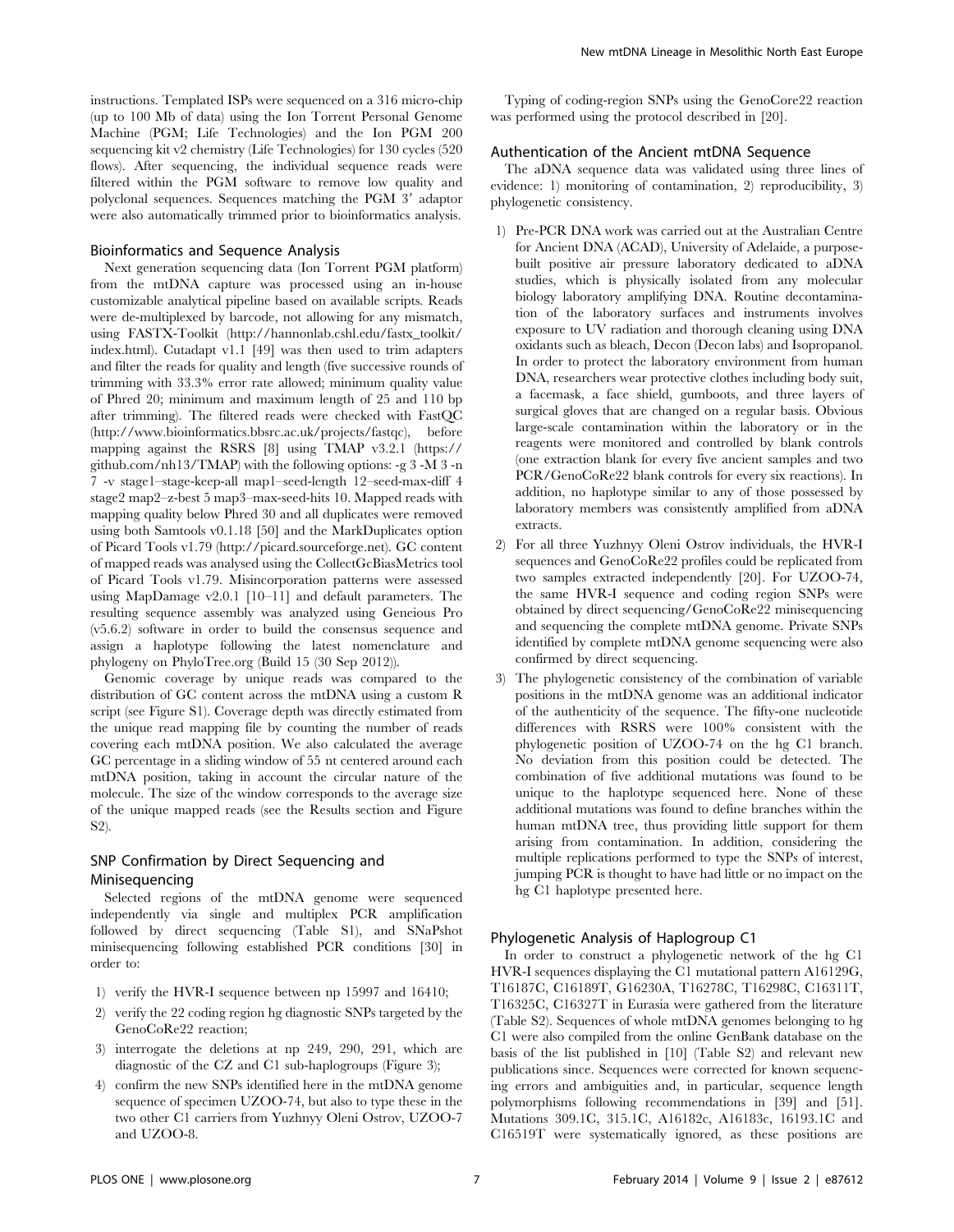known to represent mutational hotspots and/or recurrent sequencing artefacts, which create reticulations in the phylogenetic analysis [35]. A tree was then constructed manually for complete mtDNA genome sequences on the basis of the tree constructed in [10] taking the latest mtDNA phylogeny into account (www. phylotree.org; [35]).

## Divergence Time Estimate

The split of the six clades from the hg C1 root could theoretically be dated using mtDNA genome sequences. However, the use of molecular data for dating divergence times can be problematic. The most commonly used method in modern mtDNA studies is based on the calculation of the  $\rho$  statistic [52]. However, this method has been shown to produce inaccurate dates, especially when the genetic data was collected from populations with complex demographic histories (e.g., [53]). The tree topology of hg C1 suggests that this is likely to be the case for the six C1 clades. The tree obtained is indeed very imbalanced: the three American clades show strong signals of a recent expansion, contrary to the three clades in Asia, Iceland and Mesolithic Yuzhnyy Oleni Ostrov. Moreover, a limitation of molecular dating methods is the inaccuracy of the estimation of the human mtDNA substitution rate and the fact that they rely on the use of a constant mutation rate through time (e.g., [54]). A recent study could largely improve the accuracy of such substitution rate estimates by correcting for purifying selection but still rely on a fossil calibration point, i.e., the human/chimp split  $\sim 6.5$  million years ago [55]. Based on this method, divergence time estimate were calculated for the modern subclades C1a, C1b and C1c at around 17,100 yBP (95% Confidence Interval: 12,000–22,500 yBP). The use of dated ancient mtDNA genome sequences to calibrate the molecular clock has so far not been considered by this method. However, recent studies have utilised ancient mtDNA genomes as tip calibrations in a Bayesian Markov Chain Monte Carlo framework using the program BEAST [56], which allows estimation of a substitution rate that is allowed to vary in time and can also take temporally heterogeneous mtDNA genome sequences into account [27–28]. However, the case of the polytomous hg C1 tree revealed problematic [7] it was recently demonstrated that a biased or incomplete representation of C1d lineages could lead to a much younger divergence time estimate (7,000–9,000 yBP; [7]). The addition of new data resulted in a revised divergence time to  $18,700+/-1,400$  yBP, in accordance with estimates for all other Pan-American haplogroups (15,000–18,000 yBP; [4], [7], [42], [57]). With only one C1f and very few Icelandic C1e mtDNA genomes, it is apparent that the sampling of the genetic diversity for these clades is not yet extensive enough to reliably calculate a divergence time estimates. Similarly, it seems also unreasonable to reconstruct the timing of the arrival of hg C1 lineages in Europe via coalescence age dating and/or determine whether all European C1 lineages reached Europe as part of the same migration as the Yuzhnyy Oleni Ostrov C1f branch or as part of other movements from the East.

## Accession Numbers

The deep-sequencing data were deposited on the NCBI Sequence Read Archive, accession number: SRP033724.

## Supporting Information

Figure S1 Coverage depth and GC content for the haplogroup C1f mitochondrial genome (individual UZOO-74). Mapping coverage of unique reads (in blue) is given per base. Local GC content (red) is shown for 55-bp intervals. The arrow indicate missing data between nucleotide positions 7277 and 7556, a region also characterized by low GC content. (PDF)

Figure S2 Analysis of DNA damage patterns. A. Four upper plots: Frequencies of the A, C, G and T bases according to the nucleotide positions within the read (within the grey box) and outside the read (outside the grey box). Two lower plots: Frequency distribution of specific substitutions from the 5'-end  $(\text{left})$  to the 3'-end (right) of the read sequence. B. Two upper plots: Read length distribution. Two lower plots: Observed cumulative frequency of C to T and G to A misincorporations. C. Observed frequencies of nucleotide misincorporation and simulated Bayesian posterior predictive intervals obtain from model fitting. D Simulated posterior distribution of model parameters: Lambda, probability of terminating in overhang  $(\lambda)$ ; DeltaD, probability of cytosine deamination in double strands  $(\partial D)$ ; and DeltaS, probability of cytosine deamination in single strands  $(\partial S)$ . (PDF)

Table S1 Primer sequences. (PDF)

Table S2 Haplogroup C1 mitochondrial sequences used to construct control region and complete mitochondrial genome C1 phylogenies.

# (PDF)

## Acknowledgments

We thank Marta Kasper for help with project logistics; Jeremy Austin, and Jessica Metcalf for helpful comments; Thomas Duffey for support with match searches. Members of The Genographic Project Consortium: Syama Adhikarla (Madurai Kamaraj University, Madurai, Tamil Nadu, India), Christina J. Adler (University of Adelaide, South Australia, Australia), Jaume Bertranpetit (Universitat Pompeu Fabra, Barcelona, Spain), Andrew C. Clarke (University of Otago, Dunedin, New Zealand), David Comas (Universitat Pompeu Fabra, Barcelona, Spain), Matthew C. Dulik (University of Pennsylvania, Philadelphia, Pennsylvania, United States), Jill B. Gaieski (University of Pennsylvania, Philadelphia, Pennsylvania, United States), Arun Kumar Ganesh Prasad (Madurai Kamaraj University, Madurai, Tamil Nadu, India), Marc Haber (Universitat Pompeu Fabra, Barcelona, Spain; Lebanese American University, Chouran, Beirut, Lebanon), Li Jin (Fudan University, Shanghai, China), Matthew E. Kaplan (University of Arizona, Tucson, Arizona, United States), Shilin Li (Fudan University, Shanghai, China), Begoña Martínez-Cruz (Universitat Pompeu Fabra, Barcelona, Spain), Elizabeth A. Matisoo-Smith (University of Otago, Dunedin, New Zealand), Nirav C. Merchant (University of Arizona, Tucson, Arizona, United States), R. John Mitchell (La Trobe University, Melbourne, Victoria, Australia), Amanda C. Owings (University of Pennsylvania, Philadelphia, Pennsylvania, United States), Laxmi Parida (IBM, Yorktown Heights, New York, United States), Ramasamy Pitchappan (Madurai Kamaraj University, Madurai, Tamil Nadu, India), Daniel E. Platt (IBM, Yorktown Heights, New York, United States), Lluis Quintana-Murci (Institut Pasteur, Paris, France), Colin Renfrew (University of Cambridge, Cambridge, United Kingdom), Daniela R. Lacerda (Universidade Federal de Minas Gerais, Belo Horizonte, Minas Gerais, Brazil), Ajay K. Royyuru (IBM, Yorktow Heights, New York, United States), Fabricio R. Santos (Universidade Federal de Minas Gerais, Belo Horizonte, Minas Gerais, Brazil), Theodore G. Schurr (University of Pennsylvania, Philadelphia, Pennsylvania, United States), Himla Soodyall (National Health Laboratory Service, Johannesburg, South Africa), David F. Soria Hernanz (National Geographic Society, Washington, District of Columbia, United States), Pandikumar Swamikrishnan (IBM, Somers, New York, United States), Chris Tyler-Smith (The Wellcome Trust Sanger Institute, Hinxton, United Kingdom), Arun Varatharajan Santhakumari (Madurai Kamaraj University, Madurai, Tamil Nadu, India), Pedro Paulo Vieira (Universidade Federal do Rio de Janeiro, Rio de Janeiro, Brazil), Miguel G. Vilar (University of Pennsylvania, Philadelphia, Pennsylvania, United States), R. Spencer Wells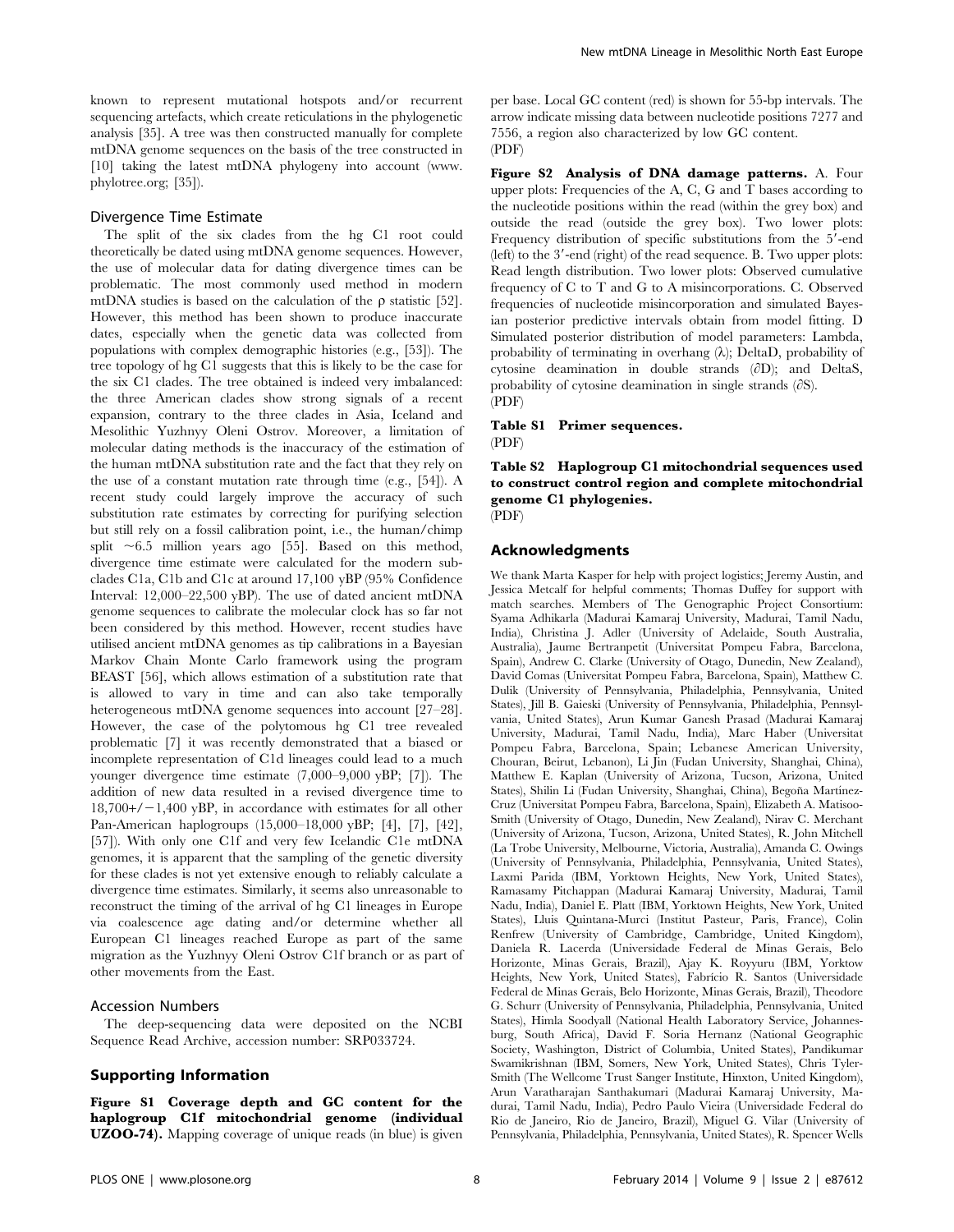(National Geographic Society, Washington, District of Columbia, United States), Pierre A. Zalloua (Lebanese American University, Chouran, Beirut, Lebanon), Janet S. Ziegle (Applied Biosystems, Foster City, California, United States).

# References

- 1. Kong QP, Yao YG, Sun C, Bandelt H J, Zhu CL, et al. (2003) Phylogeny of East Asian mitochondrial DNA lineages inferred from complete sequences. Am J Hum Genet 73: 671–676.
- 2. Metspalu M, Kivisild T, Bandelt HJ, Richards M, Villems R (2006) The pioneer settlement of modern humans in Asia. In: Bandelt HJ, Macaulay V, Richards M, editors. Human mitochondrial DNA and the evolution of Homo sapiens. Berlin: Springer-Verlag. 181–199.
- 3. Derenko M, Malyarchuk B, Grzybowski T, Denisova G, Rogalla U, et al. (2010) Origin and post-glacial dispersal of mitochondrial DNA haplogroups C and D in Northern Asia. PLoS One 5: e15214.
- 4. Tamm E, Kivisild T, Reidla M, Metspalu M, Smith DG, et al. (2007) Beringian standstill and spread of Native American founders. PLoS One 2(9): e829.
- 5. Achilli A, Perego UA, Bravi CM, Coble MD, Kong QP, et al. (2008) The phylogeny of the four pan-American MtDNA haplogroups: implications for evolutionary and disease studies. PLoS One 3(3): e1764.
- 6. Volodko N, Starikovskaya E, Mazunin I, Eltsov N, Naidenko P, et al. (2008) Mitochondrial genome diversity in arctic Siberians, with particular reference to the evolutionary history of Beringia and Pleistocenic peopling of the Americas. Am J Hum Genet 82: 1084–1100.
- 7. Perego UA, Angerhofer N, Pala M, Olivieri A, Lancioni H, et al. (2010) The initial peopling of the Americas: a growing number of founding mitochondrial genomes from Beringia. Genome Res 20(9): 1174–1179.
- 8. Behar DM, van Oven M, Rosset S, Metspalu M, Loogväli EL, et al. (2012) A ''Copernican'' reassessment of the human mitochondrial DNA tree from its root. Am J Hum Genet 90(4): 675–684.
- 9. Starikovskaya EB, Sukernik RI, Derbeneva OA, Volodko NV, Ruiz-Pesini E, et al. (2005) Mitochondrial DNA diversity in indigenous populations of the southern extent of Siberia, and the origins of Native American haplogroups. Ann Hum Genet 69: 67–89.
- 10. Ebenesersdóttir SS, Sigurðsson A, Sánchez-Quinto F, Lalueza-Fox C, Stefánsson K, et al. (2011) A new subclade of mtDNA haplogroup C1 found in Icelanders: evidence of pre-Columbian contact? Am J Phys Anthropol 144(1): 92–99.
- 11. Forster P, Harding R, Torroni A, Bandelt H (1996) Origin and evolution of Native American mtDNA variation: a reappraisal. Am J Hum Genet 59: 935– 945.
- 12. Bandelt HJ, Herrnstadt C, Yao YG, Kong QP, Kivisild T, et al. (2003) Identification of Native American founder mtDNAs through the analysis of complete mtDNA sequences: some caveats. Ann Hum Genet 67(6): 512–524.
- 13. Shields G, Schmiechen A, Frazier B, Redd A, Voevoda M, et al. (1993) mtDNA sequences suggest a recent evolutionary divergence for Beringian and northern North American populations. Am J Hum Genet 53: 549–562.
- 14. Pfeiffer H, Brinkmann B, Hühne J, Rolf B, Morris AA, et al. (1999) Expanding the forensic German mitochondrial DNA control region database: genetic diversity as a function of sample size and microgeography. Int J Legal Med 112: 291–298.
- 15. Rando JC, Cabrera VM, Larruga JM, Hernandez M, Gonzalez AM, et al. (1999) Phylogeographic patterns of mtDNA reflecting the colonization of the Canary Islands. Ann Hum Genet 63: 413–428.
- 16. Helgason A, Sigurðardóttir S, Gulcher JR, Ward R, Stefánsson K (2000) mtDNA and the origin of the Icelanders: deciphering signals of recent population history. Am J Hum Genet 66: 999–1016.
- 17. Helgason A, Nicholson G, Stefánsson K, Donnelly P (2003) A reassessment of genetic diversity in Icelanders: strong evidence from multiple loci for relative homogeneity caused by genetic drift. Ann Hum Genet 67: 281–297.
- 18. Bermisheva MA, Kutuev IA, Spitsyn VA, Villems R, Batyrova AZ, et al. (2005) Analysis of mitochondrial DNA variation in the population of Oroks. Genetika 41: 78–84.
- 19. Grousset R (1970) The Empire of the Steppes: History of Central Asia. Rutgers University Press.
- 20. Der Sarkissian C, Balanovsky O, Brandt G, Khartanovich V, Buzhilova A, et al. (2013) Ancient DNA reveals prehistoric gene-flow from siberia in the complex human population history of North East Europe. PLoS Genet 9(2): e1003296.
- 21. Gilbert MT, Kivisild T, Grønnow B, Andersen PK, Metspalu E, et al. (2008) Paleo-Eskimo mtDNA genome reveals matrilineal discontinuity in Greenland. Science 320: 1787–1789.
- 22. Ermini L, Olivieri C, Rizzi E, Corti G, Bonnal R, et al. (2008) Complete mitochondrial genome sequence of the Tyrolean Iceman. Curr Biol 18: 1687– 1693.
- 23. Knapp M, Horsburgh KA, Prost S, Stanton JA, Buckley HR, et al. (2012) Complete mitochondrial DNA genome sequences from the first New Zealanders. Proc Natl Acad Sci U S A 109(45): 18350–18354.
- 24. Fu Q, Rudan P, Pääbo S, Krause J (2012) Complete mitochondrial genomes reveal neolithic expansion into Europe. PLoS One (3): e32473.

#### Author Contributions

Conceived and designed the experiments: CDS WH PB BL AC. Performed the experiments: CDS WH PB BL JT. Analyzed the data: CDS WH PB BL JS. Contributed reagents/materials/analysis tools: CDS WH PB BL JS JT OB VM VK AC TGC. Wrote the paper: CDS WH AC.

- 25. Krause J, Briggs A, Kircher M, Maricic T, Zwyns N, et al. (2010) A complete mtDNA genome of an early modern human from Kostenki, Russia. Curr Biol 20: 231–236.
- 26. Sánchez-Quinto F, Schroeder H, Ramirez O, Avila-Arcos MC, Pybus M, et al. (2012) Genomic affinities of two 7,000-year-old Iberian hunter-gatherers. Curr Biol 22(16): 1494–1499.
- 27. Fu Q, Mittnik A, Johnson PL, Bos K, Lari M, et al. (2013) A revised timescale for human evolution based on ancient mitochondrial genomes. Curr Biol 23(7): 553–559.
- 28. Brotherton P, Haak W, Templeton J, Brandt G, Soubrier J, et al. (2013) Neolithic mitochondrial haplogroup H genomes and the genetic origins of Europeans. Nat Commun 4: 1764.
- 29. Margulies M, Egholm M, Altman WE, Attiya S, Bader JS, et al. (2005) Genome sequencing in microfabricated high-density picolitre reactors. Nature 437: 376– 380.
- 30. Burrow AA, Marullo A, Holder LR, Wang Y-H (2010) Secondary structure formation and DNA instability at fragile site FRA16B. Nuc Acids Res 38: 2865– 2877.
- 31. Dabney J, Meyer M (2012) Length and GC-biases during sequencing library amplification: a comparison of various polymerase-buffer systems with ancient and modern DNA sequencing libraries. Biotechniques 52: 87–94.
- 32. Ginolhac A, Rasmussen M, Gilbert MT, Willerslev E, Orlando L (2011) mapDamage: testing for damage patterns in ancient DNA sequences. Bioinformatics 27(15): 2153–2155.
- 33. Jónsson H, Ginolhac A, Schubert M, Johnson PL, Orlando L (2013) mapDamage2.0: fast approximate Bayesian estimates of ancient DNA damage parameters. Bioinformatics 29(13): 1682–1684.
- 34. Sawyer S, Krause J, Guschanski K, Savolainen V, Pääbo S (2012) Temporal patterns of nucleotide misincorporations and DNA fragmentation in ancient DNA. PLoS One 7(3): e34131.
- 35. van Oven M, Kayser M (2009) Updated comprehensive phylogenetic tree of global human mitochondrial DNA variation. Hum Mutat 30: E386–394. www. phylotree.org/.
- 36. Achilli A, Rengo C, Magri C, Battaglia V, Olivieri A, et al. (2004) The molecular dissection of mtDNA haplogroup H confirms that the Franco-Cantabrian glacial refuge was a major source for the European gene pool. Am J Hum Genet 75: 910–918.
- 37. Pereira L, Richards M, Goios A, Alonso A, Albarrán C, et al. (2005) Highresolution mtDNA evidence for the late-glacial resettlement of Europe from an Iberian refugium. Genome Res 15: 19–24.
- 38. Pala M, Olivieri A, Achilli A, Accetturo M, Metspalu E, et al. (2012) Mitochondrial DNA signals of late glacial recolonization of Europe from near eastern refugia. Am J Hum Genet 90: 915–24.
- 39. Bandelt H, Parson W (2008) Consistent treatment of length variants in the human mtDNA control region: a reappraisal. Int J Legal Med 122: 11–21.
- 40. Bramanti B, Thomas M, Haak W, Unterlaender M, Jores P, et al. (2009) Genetic discontinuity between local hunter-gatherers and central Europe's first farmers. Science 326: 137–140.
- 41. Malmström H, Gilbert M, Thomas M, Brandström M, Storå J, et al. (2009) Ancient DNA reveals lack of continuity between neolithic hunter-gatherers and contemporary Scandinavians. Curr Biol 19: 1758–1762.
- 42. Haak W, Balanovsky O, Sanchez JJ, Koshel S, Zaporozhchenko V, et al. (2010) Ancient DNA from European early Neolithic farmers reveals their near eastern affinities. PLoS Biol 8: e1000536.
- 43. Reidla M, Kivisild T, Metspalu E, Kaldma K, Tambets K, et al. (2003) Origin and diffusion of mtDNA haplogroup X. Am J Hum Genet 73: 1178–1190.
- 44. Perego UA, Achilli A, Angerhofer N, Accetturo M, Pala M, et al. (2009) Distinctive Paleo-Indian migration routes from Beringia marked by two rare mtDNA haplogroups. Curr Biol 19: 1–8.
- 45. Helgason A, Lalueza-Fox C, Ghosh S, Sigurethardottir S, Sampietro ML, et al. (2009) Sequences from first settlers reveal rapid evolution in Icelandic mtDNA pool. PLoS Genet 5(1): e1000343.
- 46. Raghavan M, Skoglund P, Graf KE, Metspalu M, Albrechtsen A, et al. (2013) Upper Palaeolithic Siberian genome reveals dual ancestry of Native Americans. Nature. 2013 Nov 20.
- 47. O'Shea J, Zvelebil M (1984) Oleneostrovskii Mogilnik: Reconstructing Social and Economic Organisation of Prehistoric Hunter-Fishers in Northern Russia. J Anthropol Archaeol 1: 1–40.
- 48. Green RE, Krause J, Ptak SE, Briggs AW, Ronan MT, et al. (2006) Analysis of one million base pairs of Neanderthal DNA. Nature 444: 330–336.
- 49. Martin M (2011) Cutadapt removes adapter sequences from high-throughput sequencing reads. EMBnet journal 17(1): 10.
- 50. Li H, Handsaker B, Wysoker A, Fennell T, Ruan J, et al. (2009) The Sequence Alignment/Map format and SAMtools. Bioinformatics 25(16): 2078–2079.